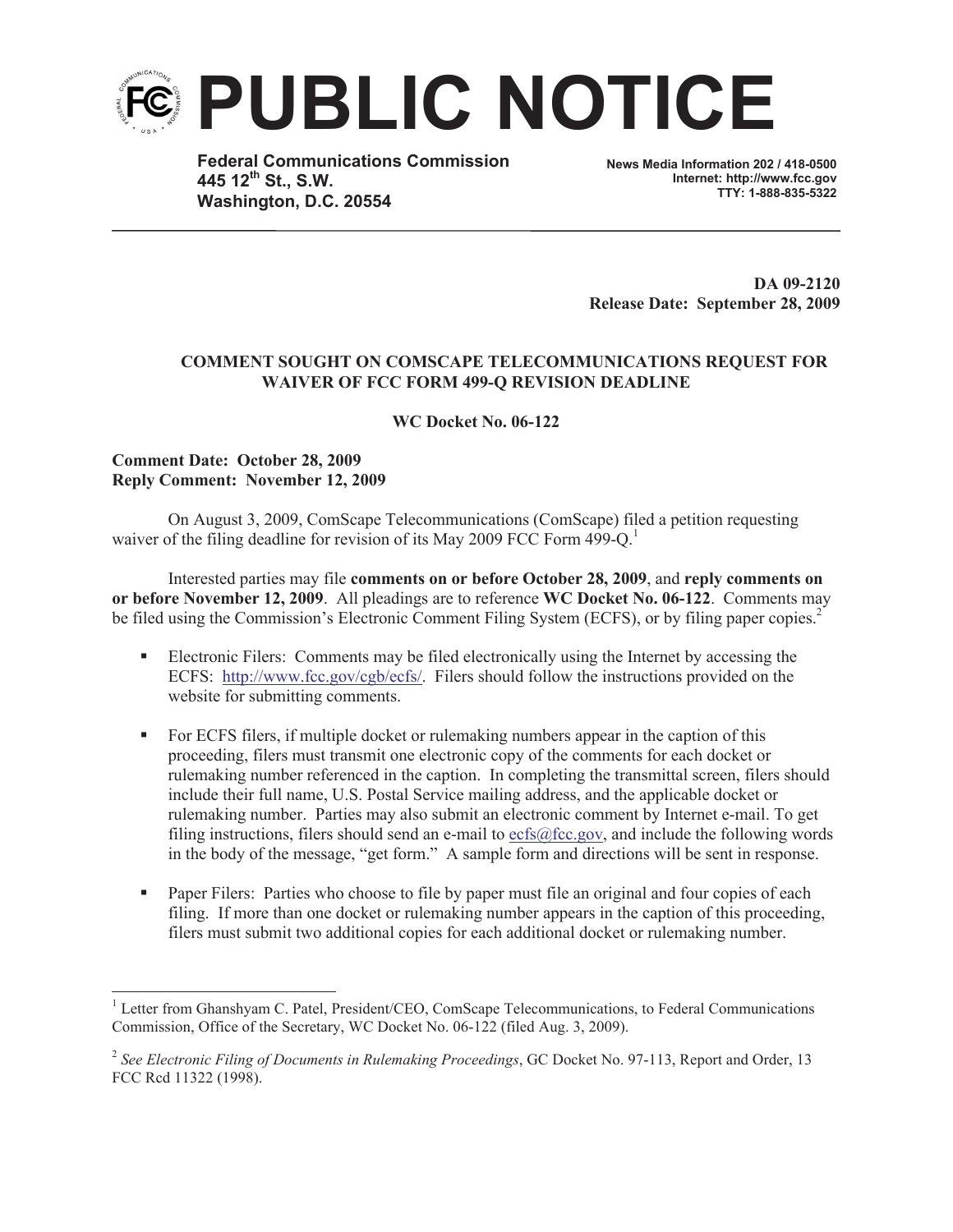Filings can be sent by hand or messenger delivery, by commercial overnight courier, or by firstclass or overnight U.S. Postal Service mail (although we continue to experience delays in receiving U.S. Postal Service mail). All filings must be addressed to the Commission's Secretary, Office of the Secretary, Federal Communications Commission.

The Commission's contractor will receive hand-delivered or messenger-delivered paper filings for the Commission's Secretary at 236 Massachusetts Avenue, N.E., Suite 110, Washington, D.C. 20002. The filing hours at this location are 8:00 a.m. to 7:00 p.m. All hand deliveries must be held together with rubber bands or fasteners. Any envelopes must be disposed of before entering the building. Commercial overnight mail (other than U.S. Postal Service Express Mail and Priority Mail) must be sent to 9300 East Hampton Drive, Capitol Heights, MD 20743. U.S. Postal Service first-class, Express, and Priority mail should be addressed to 445 12th Street, S.W., Washington D.C. 20554.

People with Disabilities: To request materials in accessible formats for people with disabilities (Braille, large print, electronic files, audio format), send an e-mail to  $fcc504@$ fcc.gov or call the Consumer & Governmental Affairs Bureau at (202) 418-0530 (voice), (202) 418-0432 (tty).

## **In addition, one copy of each pleading must be sent to each of the following:**

- (1) The Commission's duplicating contractor, Best Copy and Printing, Inc., 445 12th Street, S.W., Room CY-B402, Washington, D.C. 20554, www.bcpiweb.com; phone: (202) 488-5300 fax: (202) 488- 5563;
- (2) Cindy Spiers, Telecommunications Access Policy Division, Wireline Competition Bureau, 445 12th Street, S.W., Room 5-B432, Washington, D.C. 20554; e-mail: Cindy.Spiers@fcc.gov; and
- (3) Antoinette Stevens, Telecommunications Access Policy Division, Wireline Competition Bureau, 445 12th Street, S.W., Room 5-B521, Washington, D.C. 20554; e-mail: Antoinette.Stevens@fcc.gov.

Filings and comments are also available for public inspection and copying during regular business hours at the FCC Reference Information Center, Portals II, 445 12th Street, S.W., Room CY-A257, Washington, D.C. 20554. They may also be purchased from the Commission's duplicating contractor, Best Copy and Printing, Inc., Portals II, 445 12th Street, S.W., Room CY-B402, Washington, D.C. 20554, telephone: (202) 488-5300, fax: (202) 488-5563, or via e-mail www.bcpiweb.com.

This matter shall be treated as a "permit-but-disclose" proceeding in accordance with the Commission's *ex parte* rules.<sup>3</sup> Persons making oral *ex parte* presentations are reminded that memoranda summarizing the presentations must contain summaries of the substance of the presentation and not merely a listing of the subjects discussed. More than a one or two sentence description of the views and arguments presented generally is required.<sup>4</sup> Other rules pertaining to oral and written *ex parte* presentations in permit-but-disclose proceedings are set forth in section 1.1206(b) of the Commission's  $rule<sub>5</sub>5$ 

<sup>3</sup> 47 C.F.R. §§ 1.1200 *et seq*.

<sup>4</sup> *See* 47 C.F.R. § 1.1206(b)(2).

 $5$  47 C.F.R. § 1.1206(b).